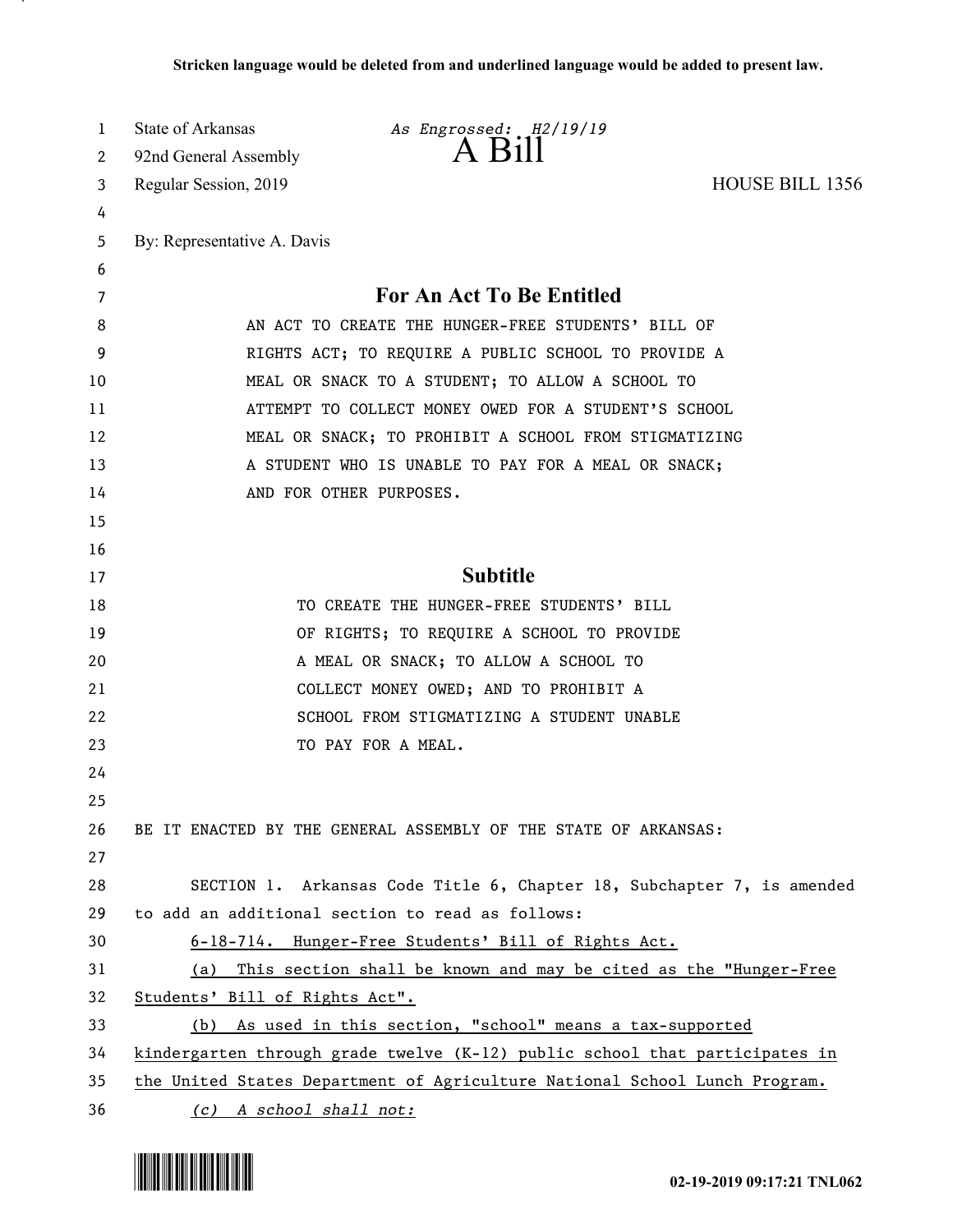| 1  | $(1)$ Provide a student requesting a meal or snack under this                |  |  |
|----|------------------------------------------------------------------------------|--|--|
| 2  | section a meal or snack that is different from the meal or snack being       |  |  |
| 3  | provided to other students in the school; or                                 |  |  |
| 4  | $(2)$ Prevent a student from accessing the school's meal or snack            |  |  |
| 5  | services.                                                                    |  |  |
| 6  | If a student owes money for a meal or snack that is in excess of<br>(d)      |  |  |
| 7  | the amount charged a student for five (5) lunches, or another amount as      |  |  |
| 8  | determined by the student's school district, a school may contact the parent |  |  |
| 9  | or guardian of the student to:                                               |  |  |
| 10 | (1) Attempt collection of the owed money; and                                |  |  |
| 11 | Request that the parent or guardian apply for meal benefits<br>(2)           |  |  |
| 12 | in a federal or state child nutrition program.                               |  |  |
| 13 | (e) If a student is unable to pay for a meal or snack or owes money          |  |  |
| 14 | for a meal or snack, a school shall not:                                     |  |  |
| 15 | (1) Require the student to wear a wristband;                                 |  |  |
| 16 | (2) Give the student a hand stamp;                                           |  |  |
| 17 | Require the student to dispose of a meal or snack after the<br>(3)           |  |  |
| 18 | student is served the meal or snack;                                         |  |  |
| 19 | $(4)$ Require the student to sit in a location separate from other           |  |  |
| 20 | students;                                                                    |  |  |
| 21 | Publicly make known the name of the student; or<br>(5)                       |  |  |
| 22 | Perform any other action that may stigmatize the student.<br>(6)             |  |  |
| 23 | $(f)(1)$ The Department of Education Child Nutrition Unit shall:             |  |  |
| 24 | (A) Implement a system for reviewing the local practices                     |  |  |
| 25 | of public school district food service programs to determine the support     |  |  |
| 26 | needed by public school districts; and                                       |  |  |
| 27 | Provide model policies that public school districts<br>(B)                   |  |  |
| 28 | may adopt.                                                                   |  |  |
| 29 | The system of review established under subdivision $(f)(1)(A)$<br>(2)        |  |  |
| 30 | of this section shall address areas regarding without limitation:            |  |  |
| 31 | Ideas, innovations, and best practices for providing<br>(A)                  |  |  |
| 32 | meals to vulnerable populations that contribute to the health and well-being |  |  |
| 33 | of public school students;                                                   |  |  |
| 34 | (B) Resources and strategies for improving the nutritional                   |  |  |
| 35 | quality and appeal of meals;                                                 |  |  |
| 36 | Tips for implementing best practices;<br>(C)                                 |  |  |

02-19-2019 09:17:21 TNL062